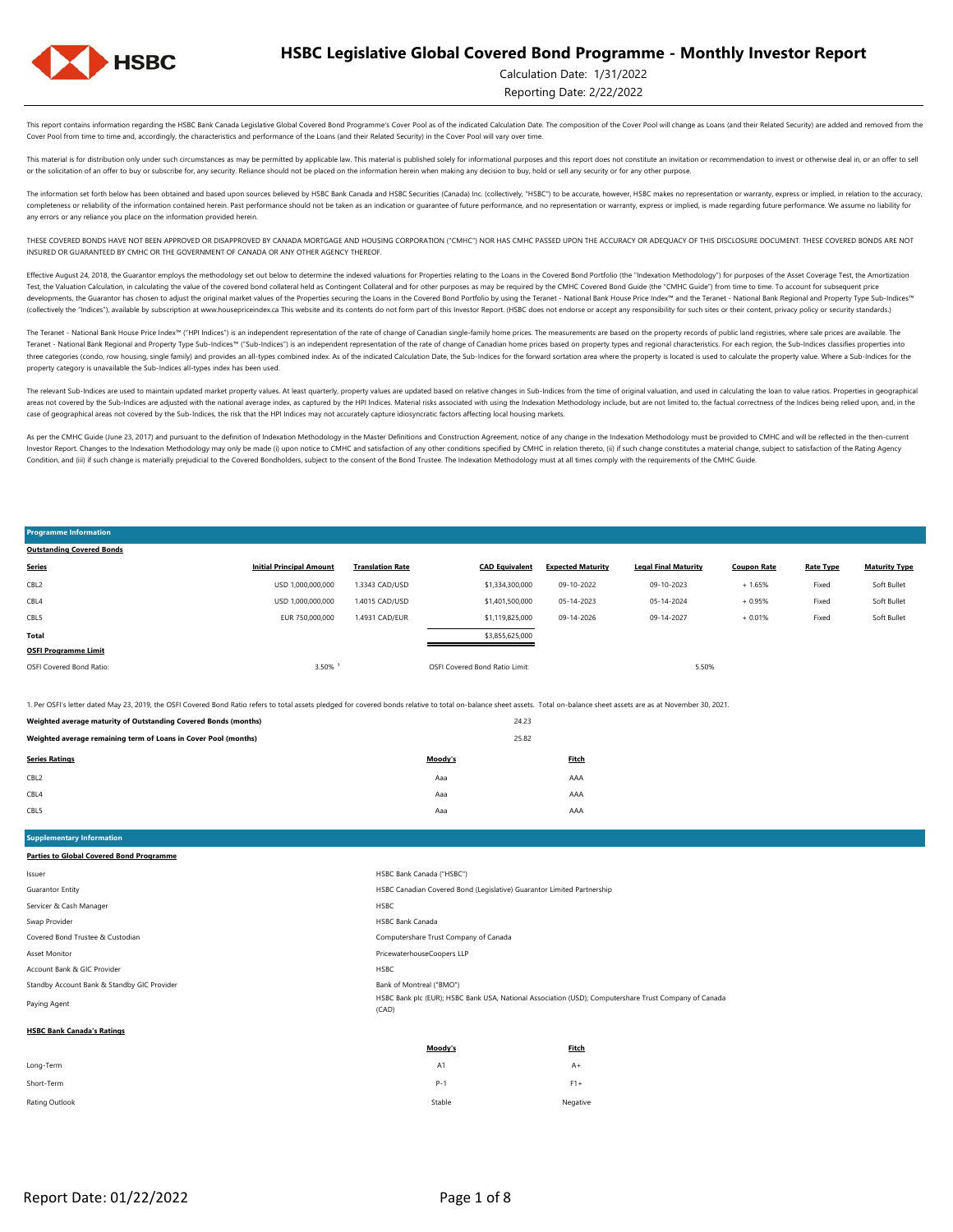

Calculation Date: 1/31/2022 Reporting Date: 2/22/2022

| Other:                                                                                                                                           |                                 |                              |
|--------------------------------------------------------------------------------------------------------------------------------------------------|---------------------------------|------------------------------|
|                                                                                                                                                  | Moody's                         | <b>Fitch</b>                 |
|                                                                                                                                                  | Counterparty Risk Assesment     | <b>Issuer Default Rating</b> |
| Long term / short term                                                                                                                           | A2(cr)/P-1(cr)                  | $A+$ /F1+                    |
|                                                                                                                                                  | Deposit Rating                  |                              |
| Long term / short term                                                                                                                           | $A1/P-1$                        |                              |
|                                                                                                                                                  |                                 |                              |
| Applicable Ratings of Standby Account Bank & Standby GIC Provider (BMO)                                                                          |                                 |                              |
|                                                                                                                                                  |                                 | <b>Fitch</b>                 |
|                                                                                                                                                  | <b>Moody's (Deposit Rating)</b> | (Issuer Default Rating)      |
| Long Term                                                                                                                                        | Aa2                             | AA-                          |
| Short Term                                                                                                                                       | $P - 1$                         | $F1+$                        |
|                                                                                                                                                  |                                 |                              |
| <b>Description of Ratings Triggers</b>                                                                                                           |                                 |                              |
| (Note: Where there are two ratings for a rating agency for a trigger, only one rating is required to be at or above one of such ratings)         |                                 |                              |
| A. Party Replacement                                                                                                                             |                                 |                              |
| If the rating(s) of the Party falls below the level stipulated below, such party is required to be replaced or in the case of the Swap Provider: |                                 |                              |
| (i) transfer credit support; and<br>(ii) replace itself or obtain a guarantee for its obligations.                                               |                                 |                              |
| Role                                                                                                                                             |                                 |                              |
|                                                                                                                                                  | Moody's                         | Fitch                        |
| Account Bank & GIC Provider (HSBC)                                                                                                               | P-1 (ST rating) or A3           | F1 or A                      |
| Standby Account Bank & Standby GIC Provider (BMO)                                                                                                | P-1 (ST rating)                 | F1 or A                      |
| Cash Manager (HSBC)                                                                                                                              | $P-2$ (cr)                      | F2 or BBB+                   |
| Servicer (HSBC)                                                                                                                                  | Baa3                            | F <sub>2</sub>               |
| Interest Rate Swap Provider (HSBC)                                                                                                               | $P-2$ (cr) or $A3$ (cr)         | F <sub>2</sub> or BBB+       |
| Covered Bond Swap Provider (HSBC)                                                                                                                | $P-2$ (cr) or $A3$ (cr)         | F2 or BBB+                   |
| Title Holder on Mortgages (HSBC)                                                                                                                 | Baa1                            | BBB+                         |
|                                                                                                                                                  |                                 |                              |
| <b>B. Specified Rating Related Action</b>                                                                                                        |                                 |                              |
| i. The following actions are required if the rating of the Cash Manager (HSBC)                                                                   |                                 |                              |
| falls below the stipulated rating:                                                                                                               | Moody's                         | <b>Fitch</b>                 |
| (a) Amounts received by the Servicer are to be deposited directly to the<br>GIC Account and not provided to the Cash Manager                     | P-1 or A3                       | F1 or A                      |
| (b) Amounts held by the Cash Manager belonging to the Guarantor are to be                                                                        |                                 |                              |
| deposited to the Transaction Account or the GIC Account, as applicable within 5 business days                                                    | P-1 or A3                       | F1 or A                      |
| ii. The following actions are required if the rating of the Servicer (HSBC) falls below the stipulated rating:                                   |                                 |                              |
|                                                                                                                                                  | Moody's                         | Fitch                        |
| (a) Servicer is required to transfer amounts belonging to the Guarantor to the Cash Manager                                                      |                                 |                              |
| or the GIC Account, as applicable, within 2 business days                                                                                        | $P-1$ (cr)                      | F1 or A                      |
| iii. The following actions are required if the rating of the Issuer (HSBC) falls below the stipulated raitng:                                    |                                 |                              |
|                                                                                                                                                  |                                 | Fitch                        |
| (a) Repayment of the Demand Loan                                                                                                                 | Moody's<br>N/A                  | F2 or BBB+                   |
| (b) Establishment of the Reserve Fund                                                                                                            |                                 |                              |
|                                                                                                                                                  | $P-1$ (cr)                      | F1 or A                      |
| (c) Fund Pre-Maturity Liquidity Required Amount on Hard Bullet Covered Bonds                                                                     | P-1                             | $F1+$                        |
| iv. The following actions are required if the rating of the Issuer (HSBC) falls below the stipulated rating:                                     | Moody's                         | Fitch                        |
| (a) The Covered Bond Swap will become effective except as otherwise                                                                              |                                 |                              |
| provided in the Covered Bond Swap Agreements                                                                                                     | Baa1                            | BBB+                         |
| v. Each Swap Provider is required to transfer credit support, replace itself or obtain a guarantee of its                                        |                                 |                              |
| obligations if the rating of such Swap Provider falls below the specified rating:                                                                | Moody's                         |                              |
| (a) Interest Rate Swap Provider                                                                                                                  | P-1(cr) or A2(cr)               | Fitch<br>F1 or A             |
| (b) Covered Bond Swap Provider                                                                                                                   | $P-1$ (cr) or A2(cr)            | F1 or A                      |
|                                                                                                                                                  |                                 |                              |
| <b>Events of Default &amp; Triggers</b>                                                                                                          |                                 |                              |
| Issuer Event of Default                                                                                                                          |                                 | No                           |
| Guarantor LP Event of Default                                                                                                                    |                                 | No                           |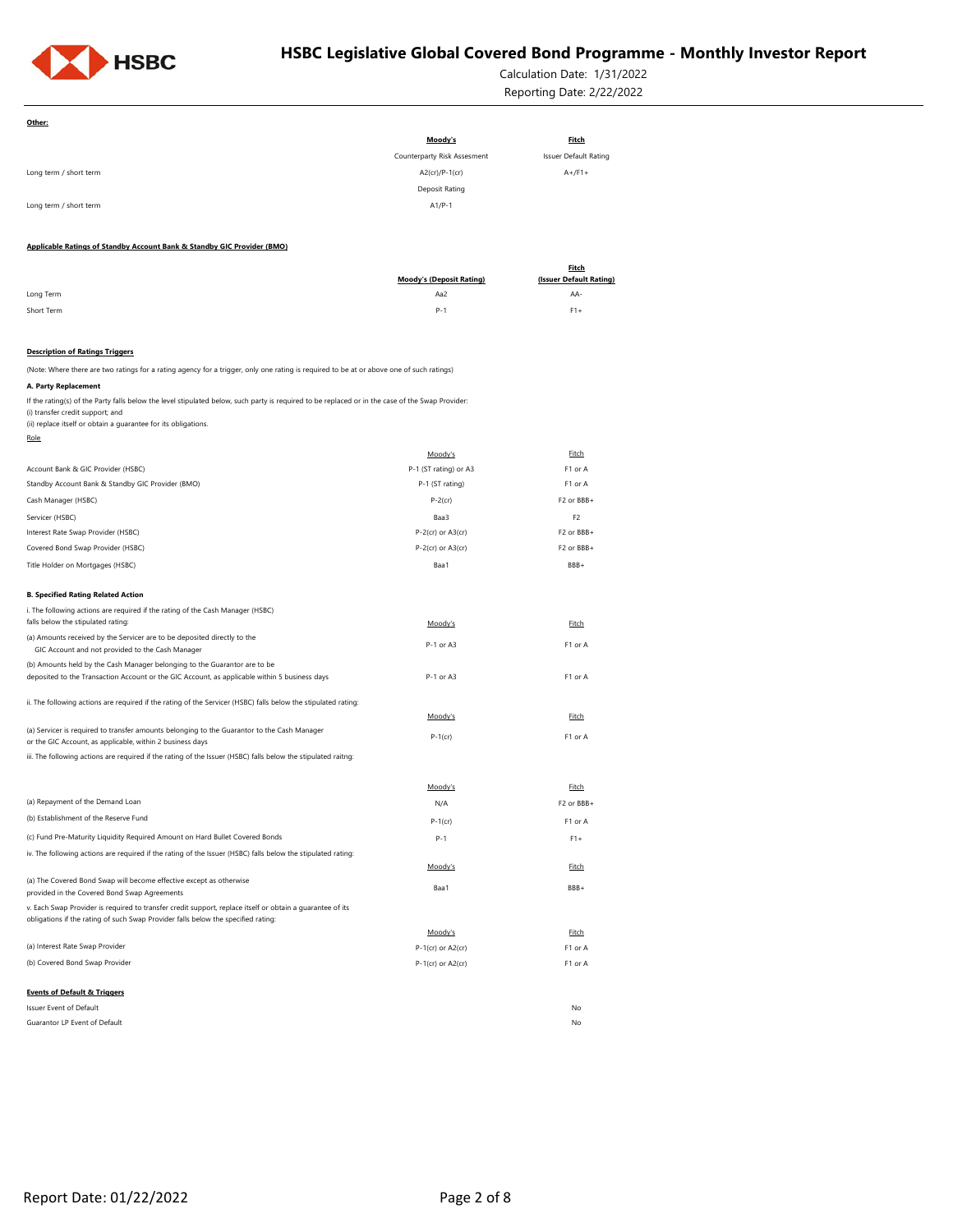

Calculation Date: 1/31/2022

Reporting Date: 2/22/2022

| <b>Asset Coverage Test</b>                                                     |                 |                                                     |  |
|--------------------------------------------------------------------------------|-----------------|-----------------------------------------------------|--|
| <b>Outstanding Covered Bonds</b>                                               | \$3,855,625,000 |                                                     |  |
| $A =$ Lesser of (i) LTV Adjusted Loan Balance $1$ and                          | \$8,350,446,677 | A (i) \$9,226,892,386                               |  |
| (ii) Asset Percentage Adjusted Loan Balance <sup>1</sup>                       |                 | A(ii): \$8,350,446,677                              |  |
| B = Principal Receipts up to Calculation Date not otherwise applied            | \$124,436,092   | Actual Asset Percentage: 90.50%                     |  |
| $C = Cash Capital Contributions$                                               | \$0             | Maximum Asset Percentage: 90.50%                    |  |
| $D =$ Substitute Assets                                                        | \$0             | Minimum Asset Percentage: 80.00%                    |  |
| $E =$ Reserve Fund Balance                                                     | \$0             | Regulatory OC Minimum: 103.00%                      |  |
| Y = Contingent Collateral Amount                                               | \$0             | Level of Overcollateralization <sup>2</sup> 110.35% |  |
| Z = Negative Carry Factor Calculation                                          | \$0             |                                                     |  |
| <b>Adjusted Aggregate Asset Amount</b><br>$(Total: A + B + C + D + E - Y - Z)$ | \$8,474,882,769 |                                                     |  |
| <b>Asset Coverage Test</b>                                                     | PASS            |                                                     |  |

1. LTV Adjusted Loan Balance and Asset Percentage Adjusted Loan Balance are calculated per the Indexation Methodology based on the most recent property appraisal value.

2. Per Section 4.3.8 of the CMHC Guide, (A) the lesser of (i) the total amount of cover pool collateral and (ii) the amount of cover pool collateral required to collateral required to collateral required to collateralize t equivalent of the principal amount of covered bonds outstanding under the registered covered bond program.

| <b>Valuation Calculation</b>                                                                                                      |                 |                                                                   |       |
|-----------------------------------------------------------------------------------------------------------------------------------|-----------------|-------------------------------------------------------------------|-------|
| <b>Trading Value of Covered Bonds</b>                                                                                             | \$3,613,693,058 |                                                                   |       |
| $A = LTV$ Adjusted Loan Present Value <sup>1</sup>                                                                                | \$9,082,828,980 | Weighted Average Effective Yield<br>of Performing Eligible Loans: | 2.10% |
| B = Principal Receipts up to Calculation Date not otherwise applied                                                               | \$124,436,092   |                                                                   |       |
| $C = Cash Capital Contributions$                                                                                                  | \$0             |                                                                   |       |
| D = Trading Value of Substitute Assets                                                                                            | \$0             |                                                                   |       |
| $E =$ Reserve Fund Balance                                                                                                        | \$0             |                                                                   |       |
| F = Trading Value of Swap Collateral                                                                                              | \$0             |                                                                   |       |
| Present Value Adjusted Aggregate Asset Amount<br>$(Total: A + B + C + D + E + F)$                                                 | \$9,207,265,072 |                                                                   |       |
| <b>Valuation Calculation</b>                                                                                                      | \$5,593,572,014 |                                                                   |       |
| 1. LTV Adjusted Loan Present Value is calculated per the Indexation Methodology based on the most recent property appraisal value |                 |                                                                   |       |

| <b>Intercompany Loan Balance</b> |                 |  |
|----------------------------------|-----------------|--|
| Guarantee Loan                   | \$4,257,695,619 |  |
| Demand Loan                      | \$4,708,284,733 |  |
| Total                            | \$8,965,980,352 |  |

| <b>Cover Pool Losses</b>                           |                          |                                     |
|----------------------------------------------------|--------------------------|-------------------------------------|
| <b>Period End</b>                                  | <b>Write-off Amounts</b> | <b>Loss Percentage (Annualized)</b> |
| 1/31/2022                                          | \$0                      | 0.00%                               |
|                                                    |                          |                                     |
| <b>Cover Pool Summary Statistics</b>               |                          |                                     |
| Previous Month Ending Balance                      | \$9,358,656,829          |                                     |
| Current Month Ending Balance                       | \$9,234,220,737          |                                     |
| Number of Mortgages in Pool                        | 21,313                   |                                     |
| Average Mortgage Size                              | \$433,267                |                                     |
| Number of Properties                               | 19,235                   |                                     |
| Number of Borrowers                                | 18,211                   |                                     |
| Weighted Average Original LTV <sup>1</sup>         | 59.75%                   |                                     |
| Weighted Average Current LTV <sup>2</sup>          | 50.63%                   |                                     |
| Weighted Average Indexed Current LTV <sup>23</sup> | 37.99%                   |                                     |
| Weighted Average Authorized LTV 4                  | 63.68%                   |                                     |
| Weighted Average Indexed Authorized LTV 3 4        | 47.76%                   |                                     |
| Weighted Average Mortgage Rate                     | 2.10%                    |                                     |
| Weighted Average Seasoning (Months)                | 54.43                    |                                     |
| Weighted Average Original Term (Months)            | 80.25                    |                                     |
| Weighted Average Remaining Term (Months)           | 25.82                    |                                     |

1. For multi-component loans this is calculated based on all loans secured by the same property within the Cover Pool. If there is an additional advance against the property outside of the Cover Pool. If we leave the Ume t new tranche is sold into the Cover Pool based on the balances of the loans at the time of the new advance.

2. For multi-component loans this is calculated based on all loans secured by the same property within the Cover Pool

3. Indexed LTV's are calculated per the Indexation Methodology based on the most recent property appraisal value

4. For multi-component loans this is calculated based on loans which are drawn or available to be drawn secured by the same property including those compontents held outside the Cover Pool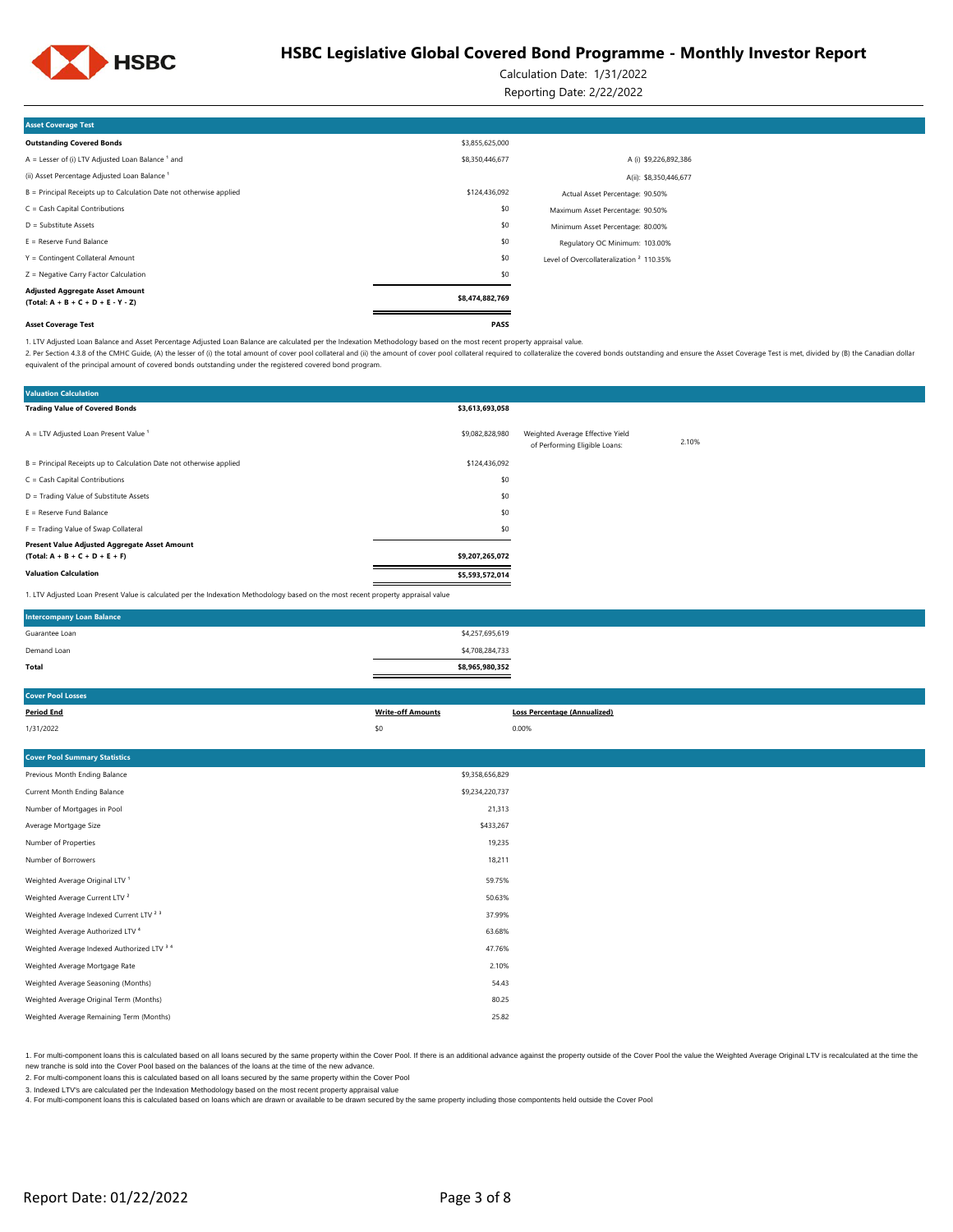

Calculation Date: 1/31/2022 Reporting Date: 2/22/2022

| <b>Cover Pool Delinquency Distribution</b> |                        |            |                          |            |  |  |  |
|--------------------------------------------|------------------------|------------|--------------------------|------------|--|--|--|
| <b>Aging Summary</b>                       | <b>Number of Loans</b> | Percentage | <b>Principal Balance</b> | Percentage |  |  |  |
| Current and less than 30 days past due     | 21,302                 | 99.95%     | \$9,223,508,164          | 99.88%     |  |  |  |
| 30 to 59 days past due                     |                        | 0.01%      | \$3,791,481              | 0.04%      |  |  |  |
| 60 to 89 days past due                     | 0                      | 0.00%      | \$0                      | 0.00%      |  |  |  |
| 90 or more days past due                   | 8                      | 0.04%      | \$6,921,092              | 0.07%      |  |  |  |
| Total                                      | 21,313                 | 100.00%    | \$9,234,220,737          | 100.00%    |  |  |  |

| <b>Cover Pool Provincial Distribution</b> |                        |            |                          |            |  |  |  |
|-------------------------------------------|------------------------|------------|--------------------------|------------|--|--|--|
| Province                                  | <b>Number of Loans</b> | Percentage | <b>Principal Balance</b> | Percentage |  |  |  |
| British Columbia                          | 9,443                  | 44.31%     | \$4,701,352,066          | 50.91%     |  |  |  |
| Alberta                                   | 1,162                  | 5.45%      | \$305,892,254            | 3.31%      |  |  |  |
| Quebec                                    | 1,111                  | 5.21%      | \$246,633,648            | 2.67%      |  |  |  |
| Ontario                                   | 9,597                  | 45.03%     | \$3,980,342,769          | 43.10%     |  |  |  |
| Other                                     | 0                      | 0.00%      | \$0                      | 0.00%      |  |  |  |
| <b>Total</b>                              | 21,313                 | 100.00%    | \$9,234,220,737          | 100.00%    |  |  |  |

| <b>Cover Pool Interest Rate Type Distribution</b> |                        |            |                          |            |
|---------------------------------------------------|------------------------|------------|--------------------------|------------|
| <b>Interest Rate Type</b>                         | <b>Number of Loans</b> | Percentage | <b>Principal Balance</b> | Percentage |
| Fixed                                             | 13,360                 | 62.68%     | \$5,398,589,302          | 58.46%     |
| Variable                                          | 7,953                  | 37.32%     | \$3,835,631,435          | 41.54%     |
| Total                                             | 21,313                 | 100.00%    | \$9,234,220,737          | 100.00%    |

| Mortgage Asset Type Distribution |                        |            |                          |            |  |  |  |
|----------------------------------|------------------------|------------|--------------------------|------------|--|--|--|
| <b>Asset Type</b>                | <b>Number of Loans</b> | Percentage | <b>Principal Balance</b> | Percentage |  |  |  |
| Conventional Mortgage Loans      | 899                    | 4.22%      | \$320,207,201            | 3.47%      |  |  |  |
| Equity Power Mortgage Loans      | 20.414                 | 95.78%     | \$8,914,013,536          | 96.53%     |  |  |  |
| Total                            | 21,313                 | 100.00%    | \$9,234,220,737          | 100.00%    |  |  |  |

| <b>Cover Pool Occupancy Type Distribution</b> |                        |            |                          |            |  |
|-----------------------------------------------|------------------------|------------|--------------------------|------------|--|
| <b>Occupancy Type</b>                         | <b>Number of Loans</b> | Percentage | <b>Principal Balance</b> | Percentage |  |
| Owner Occupied                                | 17,274                 | 81.05%     | \$8,055,187,159          | 87.23%     |  |
| Non-Owner Occupied                            | 4,039                  | 18.95%     | \$1,179,033,578          | 12.77%     |  |
| Total                                         | 21,313                 | 100.00%    | \$9,234,220,737          | 100.00%    |  |

| <b>Cover Pool Mortgage Rate Distribution</b> |                        |            |                          |            |  |  |
|----------------------------------------------|------------------------|------------|--------------------------|------------|--|--|
| Mortgage Rate (%)                            | <b>Number of Loans</b> | Percentage | <b>Principal Balance</b> | Percentage |  |  |
| 1.9999 and below                             | 9,172                  | 43.03%     | \$4,335,302,710          | 46.95%     |  |  |
| 2.0000 - 2.4999                              | 4,453                  | 20.89%     | \$1,911,420,866          | 20.70%     |  |  |
| 2.5000 - 2.9999                              | 6,435                  | 30.19%     | \$2,605,691,198          | 28.22%     |  |  |
| $3.0000 - 3.4999$                            | 953                    | 4.47%      | \$288,022,581            | 3.12%      |  |  |
| 3.5000 - 3.9999                              | 260                    | 1.22%      | \$77,601,377             | 0.84%      |  |  |
| 4.0000 - 4.4999                              | 10                     | 0.05%      | \$4,449,088              | 0.05%      |  |  |
| 4.5000 - 4.9999                              | 4                      | 0.02%      | \$1,527,304              | 0.02%      |  |  |
| $5.0000 - 5.4999$                            | 0                      | 0.00%      | \$0                      | 0.00%      |  |  |
| 5.5000 - 5.9999                              | 0                      | 0.00%      | \$0                      | 0.00%      |  |  |
| $6.0000 - 6.4999$                            | 0                      | 0.00%      | \$0                      | 0.00%      |  |  |
| 6.5000 and above                             | 26                     | 0.12%      | \$10,205,613             | 0.11%      |  |  |
| Total                                        | 21,313                 | 100.00%    | \$9,234,220,737          | 100.00%    |  |  |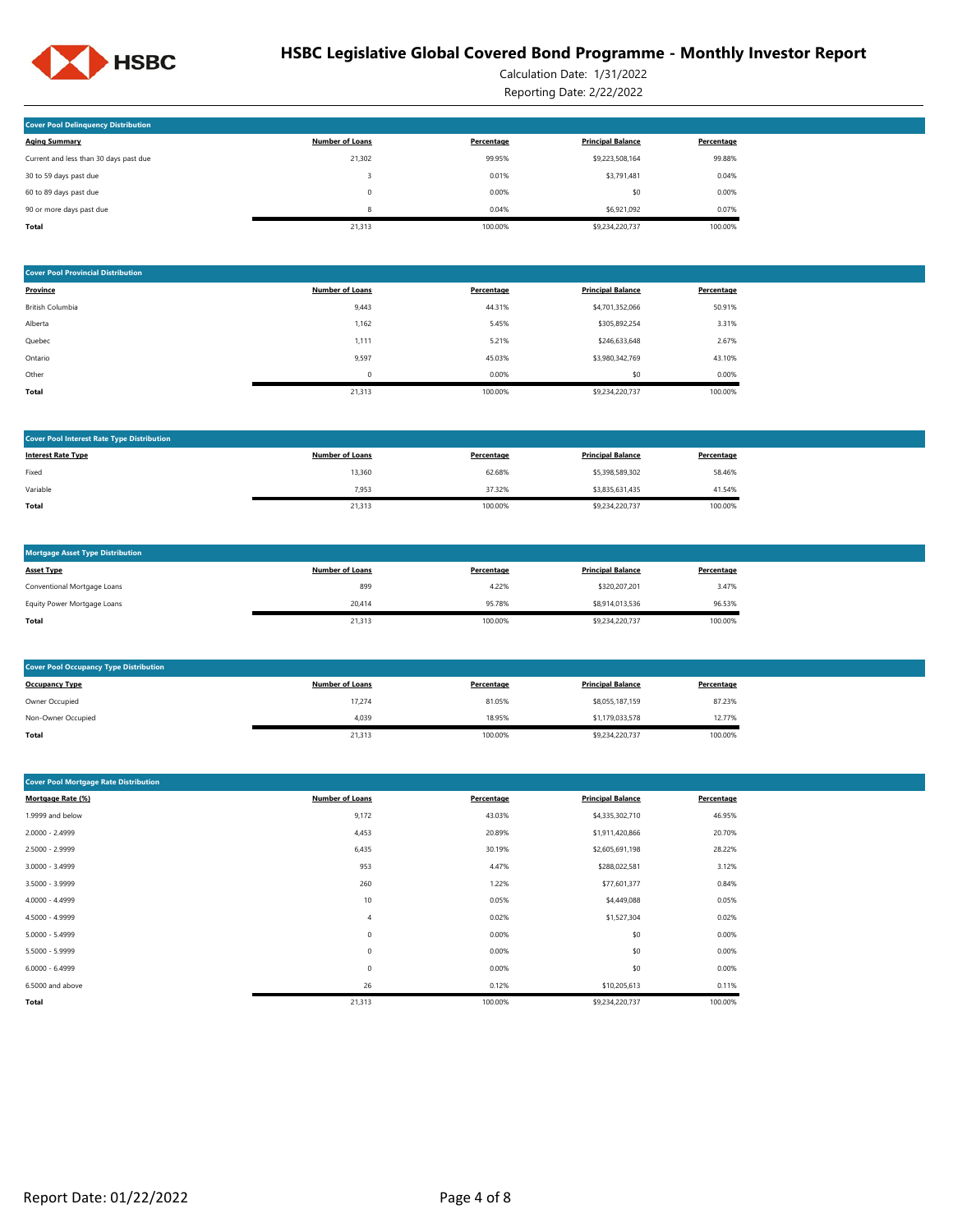

Calculation Date: 1/31/2022 Reporting Date: 2/22/2022

| <b>Cover Pool Remaining Term Distribution</b> |                        |            |                          |            |
|-----------------------------------------------|------------------------|------------|--------------------------|------------|
| <b>Remaining Term (Months)</b>                | <b>Number of Loans</b> | Percentage | <b>Principal Balance</b> | Percentage |
| Less than 12.00                               | 5,904                  | 27.70%     | \$2,506,273,975          | 27.14%     |
| 12.00 - 23.99                                 | 4,650                  | 21.82%     | \$2,024,804,908          | 21.93%     |
| 24.00 - 35.99                                 | 5,275                  | 24.75%     | \$2,200,964,657          | 23.83%     |
| $36.00 - 47.99$                               | 2,611                  | 12.25%     | \$1,187,103,443          | 12.86%     |
| $48.00 - 59.99$                               | 2,601                  | 12.20%     | \$1,202,106,368          | 13.02%     |
| $60.00 - 71.99$                               | 197                    | 0.92%      | \$85,808,442             | 0.93%      |
| 72.00 - 83.99                                 | 6                      | 0.03%      | \$1,334,878              | 0.01%      |
| 84.00 and above                               | 69                     | 0.32%      | \$25,824,065             | 0.28%      |
| Total                                         | 21,313                 | 100.00%    | \$9,234,220,737          | 100.00%    |

| <b>Cover Pool Range of Remaining Principal Balance</b> |                        |            |                          |            |
|--------------------------------------------------------|------------------------|------------|--------------------------|------------|
| <b>Range of Remaining Principal Balance</b>            | <b>Number of Loans</b> | Percentage | <b>Principal Balance</b> | Percentage |
| 99,999 and below                                       | 2,828                  | 13.27%     | \$153,617,002            | 1.66%      |
| 100,000 - 149,999                                      | 1,681                  | 7.89%      | \$210,741,813            | 2.28%      |
| 150,000 - 199,999                                      | 1,982                  | 9.30%      | \$348,333,465            | 3.77%      |
| 200,000 - 249,999                                      | 1,939                  | 9.10%      | \$435,121,041            | 4.71%      |
| 250,000 - 299,999                                      | 1,958                  | 9.19%      | \$535,410,529            | 5.80%      |
| 300,000 - 349,999                                      | 1,515                  | 7.11%      | \$491,807,372            | 5.33%      |
| 350,000 - 399,999                                      | 1,250                  | 5.86%      | \$466,676,729            | 5.05%      |
| 400,000 - 449,999                                      | 1,124                  | 5.27%      | \$478,913,023            | 5.19%      |
| 450,000 - 499,999                                      | 1,017                  | 4.77%      | \$482,378,338            | 5.22%      |
| 500,000 - 549,999                                      | 805                    | 3.78%      | \$421,974,227            | 4.57%      |
| 550,000 - 599,999                                      | 649                    | 3.05%      | \$371,922,993            | 4.03%      |
| 600,000 - 649,999                                      | 555                    | 2.60%      | \$346,549,460            | 3.75%      |
| 650,000 - 699,999                                      | 480                    | 2.25%      | \$323,744,708            | 3.51%      |
| 700,000 - 749,999                                      | 428                    | 2.01%      | \$310,039,738            | 3.36%      |
| 750,000 - 799,999                                      | 365                    | 1.71%      | \$282,824,786            | 3.06%      |
| 800,000 - 849,999                                      | 327                    | 1.53%      | \$269,626,517            | 2.92%      |
| 850,000 - 899,999                                      | 257                    | 1.21%      | \$224,802,261            | 2.43%      |
| 900,000 - 949,999                                      | 211                    | 0.99%      | \$195,474,876            | 2.12%      |
| 950,000 - 999,999                                      | 185                    | 0.87%      | \$180,384,217            | 1.95%      |
| 1,000,000 and above                                    | 1,757                  | 8.24%      | \$2,703,877,640          | 29.28%     |
| Total                                                  | 21,313                 | 100.00%    | \$9,234,220,737          | 100.00%    |

| <b>Cover Pool Property Type Distribution</b> |                        |            |                          |            |
|----------------------------------------------|------------------------|------------|--------------------------|------------|
| <b>Property Type</b>                         | <b>Number of Loans</b> | Percentage | <b>Principal Balance</b> | Percentage |
| Condominium                                  | 5,149                  | 24.16%     | \$1,469,608,017          | 15.91%     |
| Duplex                                       | 148                    | 0.69%      | \$43,639,704             | 0.47%      |
| Semi-Detached                                | 306                    | 1.44%      | \$106,715,901            | 1.16%      |
| Single Family                                | 13,299                 | 62.40%     | \$6,884,357,054          | 74.55%     |
| Townhouse                                    | 2,339                  | 10.97%     | \$710,850,097            | 7.70%      |
| Other                                        | 72                     | 0.34%      | \$19,049,965             | 0.21%      |
| <b>Total</b>                                 | 21,313                 | 100.00%    | \$9,234,220,737          | 100.00%    |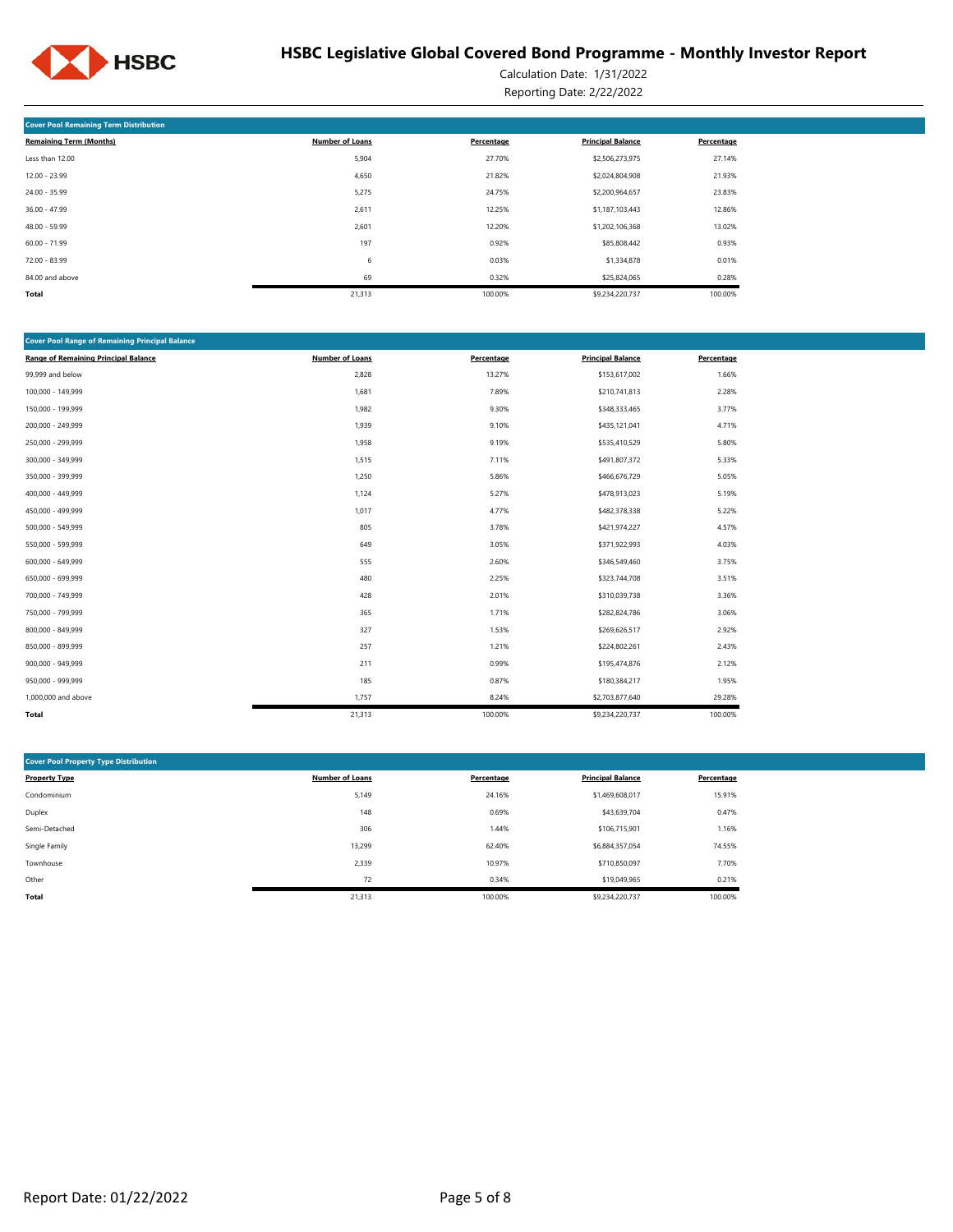

Calculation Date: 1/31/2022 Reporting Date: 2/22/2022

| Cover Pool Indexed Authorized LTV - Distribution <sup>1</sup> |                        |            |                          |            |
|---------------------------------------------------------------|------------------------|------------|--------------------------|------------|
| Indexed LTV (%)                                               | <b>Number of Loans</b> | Percentage | <b>Principal Balance</b> | Percentage |
| 20.00 and below                                               | 1,576                  | 7.39%      | \$270,059,652            | 2.92%      |
| $20.01 - 25.00$                                               | 904                    | 4.24%      | \$192,590,681            | 2.09%      |
| $25.01 - 30.00$                                               | 1,394                  | 6.54%      | \$364,130,677            | 3.94%      |
| $30.01 - 35.00$                                               | 1,936                  | 9.08%      | \$636,495,166            | 6.89%      |
| $35.01 - 40.00$                                               | 2,418                  | 11.35%     | \$976,074,067            | 10.57%     |
| $40.01 - 45.00$                                               | 2,740                  | 12.86%     | \$1,351,353,721          | 14.63%     |
| $45.01 - 50.00$                                               | 2,610                  | 12.25%     | \$1,312,748,552          | 14.22%     |
| $50.01 - 55.00$                                               | 2,430                  | 11.40%     | \$1,307,873,466          | 14.16%     |
| $55.01 - 60.00$                                               | 2,015                  | 9.45%      | \$1,206,030,732          | 13.06%     |
| $60.01 - 65.00$                                               | 1,260                  | 5.91%      | \$738,522,355            | 8.00%      |
| $65.01 - 70.00$                                               | 805                    | 3.78%      | \$422,235,293            | 4.57%      |
| $70.01 - 75.00$                                               | 631                    | 2.96%      | \$249,961,756            | 2.71%      |
| 75.01 - 80.00                                                 | 431                    | 2.02%      | \$161,057,055            | 1.74%      |
| Greater than 80.00                                            | 163                    | 0.76%      | \$45,087,563             | 0.49%      |
| Total                                                         | 21,313                 | 100.00%    | \$9,234,220,737          | 100.00%    |

| Cover Pool Indexed Current LTV - Distribution <sup>1</sup> |                        |            |                          |            |
|------------------------------------------------------------|------------------------|------------|--------------------------|------------|
| Indexed LTV (%)                                            | <b>Number of Loans</b> | Percentage | <b>Principal Balance</b> | Percentage |
| 20.00 and below                                            | 5,117                  | 24.01%     | \$931,818,931            | 10.09%     |
| $20.01 - 25.00$                                            | 2,023                  | 9.49%      | \$669,886,447            | 7.25%      |
| $25.01 - 30.00$                                            | 2,320                  | 10.89%     | \$950,575,733            | 10.29%     |
| $30.01 - 35.00$                                            | 2,540                  | 11.92%     | \$1,220,775,196          | 13.22%     |
| $35.01 - 40.00$                                            | 2,446                  | 11.48%     | \$1,321,663,209          | 14.31%     |
| $40.01 - 45.00$                                            | 2,150                  | 10.09%     | \$1,234,763,849          | 13.37%     |
| $45.01 - 50.00$                                            | 1,735                  | 8.14%      | \$1,094,711,125          | 11.85%     |
| $50.01 - 55.00$                                            | 1,368                  | 6.42%      | \$910,322,778            | 9.86%      |
| $55.01 - 60.00$                                            | 733                    | 3.44%      | \$482,645,809            | 5.23%      |
| $60.01 - 65.00$                                            | 407                    | 1.91%      | \$219,847,099            | 2.38%      |
| $65.01 - 70.00$                                            | 319                    | 1.50%      | \$140,987,058            | 1.53%      |
| $70.01 - 75.00$                                            | 108                    | 0.51%      | \$42,924,905             | 0.46%      |
| 75.01 - 80.00                                              | 35                     | 0.16%      | \$9,820,011              | 0.11%      |
| Greater than 80.00                                         | 12                     | 0.06%      | \$3,478,588              | 0.04%      |
| Total                                                      | 21,313                 | 100.00%    | \$9,234,220,737          | 100.00%    |

#### **Provincial Distribution by Indexed Current LTV and Aging Summary**

| <b>Days Delinquent</b> |                         |               |               |                          |                          |                 |
|------------------------|-------------------------|---------------|---------------|--------------------------|--------------------------|-----------------|
| Current-<30            |                         |               |               |                          |                          |                 |
| <b>LTV</b>             | <b>British Columbia</b> | Alberta       | Quebec        | Ontario                  | Other                    | Total           |
| < 20.00                | \$475,406,528           | \$11,826,735  | \$23,402,349  | \$421,183,318            | $\overline{\phantom{a}}$ | \$931,818,930   |
| $20.01 - 25.00$        | \$338,068,426           | \$6,977,504   | \$22,799,652  | \$302,040,865            | $\overline{\phantom{a}}$ | \$669,886,447   |
| $25.01 - 30.00$        | \$466,793,693           | \$10,784,455  | \$24,605,131  | \$447,811,512            | $\overline{\phantom{a}}$ | \$949,994,791   |
| $30.01 - 35.00$        | \$631,784,921           | \$13,673,268  | \$39,072,643  | \$536,244,364            |                          | \$1,220,775,196 |
| $35.01 - 40.00$        | \$669,189,770           | \$17,549,904  | \$39,335,898  | \$595,587,637            |                          | \$1,321,663,209 |
| $40.01 - 45.00$        | \$599,167,690           | \$21,605,835  | \$40,101,379  | \$572,676,815            |                          | \$1,233,551,719 |
| $45.01 - 50.00$        | \$506,041,679           | \$18,937,788  | \$26,578,224  | \$541,634,501            |                          | \$1,093,192,192 |
| $50.01 - 55.00$        | \$484,401,912           | \$31,599,972  | \$13,945,236  | \$375,978,397            | $\overline{\phantom{a}}$ | \$905,925,517   |
| $55.01 - 60.00$        | \$301,944,924           | \$41,165,216  | \$9,495,832   | \$130,039,836            |                          | \$482,645,809   |
| $60.01 - 65.00$        | \$132,513,083           | \$43,092,388  | \$6,380,401   | \$35,626,810             |                          | \$217,612,682   |
| $65.01 - 70.00$        | \$71,820,516            | \$53,496,329  | \$466,988     | \$15,203,225             |                          | \$140,987,058   |
| $70.01 - 75.00$        | \$16,165,720            | \$23,946,546  | ٠             | \$2,043,749              |                          | \$42,156,015    |
| 75.01 - 80.00          | \$1,612,371             | \$8,207,639   | ٠             | $\overline{\phantom{a}}$ |                          | \$9,820,011     |
| >80.00                 | $\sim$                  | \$3,028,673   | \$449,915     |                          |                          | \$3,478,588     |
| Total                  | \$4,694,911,234         | \$305,892,254 | \$246,633,648 | \$3,976,071,028          | $\overline{\phantom{a}}$ | \$9,223,508,164 |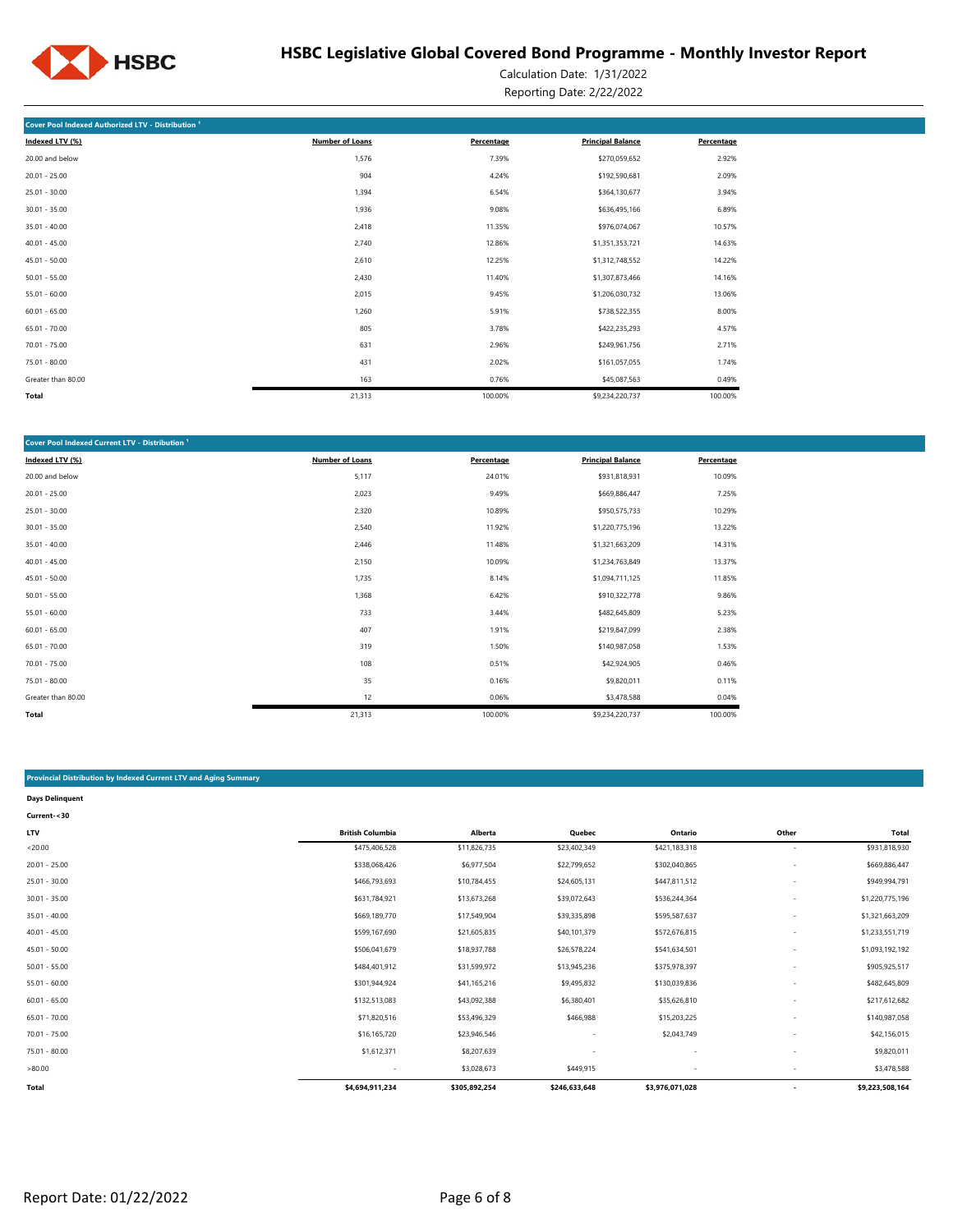

Calculation Date: 1/31/2022

Reporting Date: 2/22/2022

| <b>Days Delinguent</b> |  |
|------------------------|--|
| $30 - 60$              |  |

| <b>British Columbia</b>  | Alberta                  | Quebec                   | Ontario     | Other                    | Total                    |
|--------------------------|--------------------------|--------------------------|-------------|--------------------------|--------------------------|
| $\sim$                   | $\overline{\phantom{a}}$ | $\overline{\phantom{a}}$ | $\sim$      | $\overline{\phantom{a}}$ | $\sim$                   |
| $\sim$                   | $\sim$                   | $\sim$                   | $\sim$      | $\sim$                   | ٠                        |
| $\sim$                   | $\overline{\phantom{a}}$ | $\sim$                   | $\sim$      | $\sim$                   | ٠                        |
| $\sim$                   | $\sim$                   | $\overline{\phantom{a}}$ | $\sim$      | $\sim$                   | ٠                        |
| $\sim$                   | $\sim$                   | $\overline{\phantom{a}}$ | $\sim$      | $\sim$                   | $\overline{\phantom{a}}$ |
| \$483,768                | $\overline{\phantom{a}}$ | $\sim$                   | $\sim$      | $\sim$                   | \$483,768                |
| $\sim$                   | $\sim$                   | $\sim$                   | \$1,518,933 | $\sim$                   | \$1,518,933              |
| $\sim$                   | $\sim$                   | $\sim$                   | \$1,788,780 | $\sim$                   | \$1,788,780              |
| $\sim$                   | $\sim$                   | $\overline{\phantom{a}}$ | $\sim$      | $\sim$                   | $\overline{\phantom{a}}$ |
| $\sim$                   | $\overline{\phantom{a}}$ | $\sim$                   | $\sim$      | $\sim$                   | $\overline{\phantom{a}}$ |
| $\sim$                   | $\overline{\phantom{a}}$ | $\sim$                   | $\sim$      | $\sim$                   | ٠                        |
| $\overline{\phantom{a}}$ | $\overline{\phantom{a}}$ | $\sim$                   | $\sim$      | $\sim$                   | $\overline{\phantom{a}}$ |
| $\overline{\phantom{a}}$ | $\overline{\phantom{a}}$ | $\sim$                   | $\sim$      | $\sim$                   | $\overline{\phantom{a}}$ |
| $\sim$                   | $\sim$                   | $\overline{\phantom{a}}$ | $\sim$      | $\overline{\phantom{a}}$ | $\overline{\phantom{a}}$ |
| \$483,768                | $\overline{\phantom{a}}$ | $\overline{\phantom{a}}$ | \$3,307,713 | $\overline{\phantom{a}}$ | \$3,791,481              |
|                          |                          |                          |             |                          |                          |

#### **Days Delinquent**

| $60 - 90$       |                          |                          |        |         |                          |                |
|-----------------|--------------------------|--------------------------|--------|---------|--------------------------|----------------|
| LTV             | <b>British Columbia</b>  | Alberta                  | Quebec | Ontario | Other                    | Total          |
| < 20.00         | $\sim$                   | $\sim$                   | $\sim$ | $\sim$  | $\sim$                   | $\sim 100$     |
| $20.01 - 25.00$ | $\sim$                   | $\overline{\phantom{a}}$ | $\sim$ | ÷       | $\overline{\phantom{a}}$ | $\sim$         |
| $25.01 - 30.00$ | $\sim$                   | $\sim$                   | $\sim$ | $\sim$  | $\sim$                   | $\sim$         |
| $30.01 - 35.00$ | $\sim$                   | $\overline{\phantom{a}}$ | $\sim$ | и.      | $\overline{\phantom{a}}$ | $\sim$         |
| $35.01 - 40.00$ | $\sim$                   | $\overline{\phantom{a}}$ | $\sim$ | $\sim$  | $\sim$                   | $\sim$         |
| $40.01 - 45.00$ | $\sim$                   | $\sim$                   | $\sim$ | $\sim$  | $\sim$                   | $\sim$         |
| $45.01 - 50.00$ | $\sim$                   | $\overline{\phantom{a}}$ | $\sim$ | $\sim$  |                          | $\sim$         |
| $50.01 - 55.00$ | $\sim$                   | $\overline{\phantom{a}}$ | $\sim$ | $\sim$  | $\sim$                   | $\sim$         |
| $55.01 - 60.00$ | $\sim$                   | $\sim$                   | $\sim$ | $\sim$  | $\sim$                   | $\sim$         |
| $60.01 - 65.00$ | $\overline{a}$           | $\sim$                   | $\sim$ | $\sim$  | $\sim$                   | $\sim$         |
| $65.01 - 70.00$ | $\sim$                   | $\sim$                   | $\sim$ | $\sim$  | $\sim$                   | $\sim$         |
| $70.01 - 75.00$ | ٠                        | $\sim$                   | $\sim$ | $\sim$  |                          | $\sim$         |
| 75.01 - 80.00   | $\sim$                   | $\overline{\phantom{a}}$ | $\sim$ | $\sim$  | $\sim$                   | $\sim$         |
| >80.00          | $\sim$                   | $\sim$                   | $\sim$ | $\sim$  | $\sim$                   | <b>Section</b> |
| Total           | $\overline{\phantom{a}}$ | $\sim$                   | $\sim$ | $\sim$  | $\overline{\phantom{a}}$ | $\sim$         |

#### **Days Delinquent**

| $90 +$          |                          |                          |                          |                          |                          |                 |
|-----------------|--------------------------|--------------------------|--------------------------|--------------------------|--------------------------|-----------------|
| <b>LTV</b>      | <b>British Columbia</b>  | Alberta                  | Quebec                   | Ontario                  | Other                    | Total           |
| < 20.00         | $\sim$                   | $\sim$                   | $\sim$                   | \$1                      | $\overline{\phantom{a}}$ | \$1             |
| $20.01 - 25.00$ | $\overline{\phantom{a}}$ | $\overline{\phantom{a}}$ | $\sim$                   | $\sim$                   | $\overline{\phantom{a}}$ | $\sim$          |
| $25.01 - 30.00$ | $\overline{\phantom{a}}$ | $\overline{\phantom{a}}$ | $\overline{\phantom{0}}$ | \$580,942                | $\overline{\phantom{a}}$ | \$580,942       |
| $30.01 - 35.00$ | $\overline{\phantom{a}}$ | $\sim$                   | $\overline{\phantom{0}}$ | $\sim$                   | $\overline{\phantom{a}}$ | $\sim$          |
| $35.01 - 40.00$ | $\overline{\phantom{a}}$ | $\overline{\phantom{a}}$ | $\overline{\phantom{0}}$ | <b>.</b>                 | $\overline{\phantom{a}}$ | $\sim$          |
| $40.01 - 45.00$ | \$728,362                |                          |                          |                          | $\overline{\phantom{a}}$ | \$728,362       |
| $45.01 - 50.00$ | $\overline{\phantom{a}}$ | $\sim$                   | $\sim$                   | $\sim$                   | $\overline{\phantom{a}}$ | $\sim$          |
| $50.01 - 55.00$ | \$2,225,396              | $\sim$                   | $\sim$                   | \$383,085                | $\overline{\phantom{a}}$ | \$2,608,481     |
| $55.01 - 60.00$ | $\overline{\phantom{a}}$ | $\sim$                   | $\sim$                   | $\sim$                   | $\sim$                   | $\sim$          |
| $60.01 - 65.00$ | \$2,234,417              | $\overline{\phantom{a}}$ | $\overline{\phantom{0}}$ | $\sim$                   | $\overline{\phantom{a}}$ | \$2,234,417     |
| $65.01 - 70.00$ | $\overline{\phantom{a}}$ | $\overline{\phantom{a}}$ | $\overline{\phantom{0}}$ |                          | $\overline{\phantom{a}}$ | $\sim$          |
| 70.01 - 75.00   | \$768,889                | $\sim$                   |                          | $\overline{\phantom{a}}$ | $\overline{\phantom{a}}$ | \$768,889       |
| 75.01 - 80.00   | $\overline{\phantom{a}}$ | $\sim$                   | $\sim$                   | $\sim$                   | $\sim$                   | $\sim$          |
| >80.00          | $\overline{\phantom{a}}$ | $\overline{\phantom{a}}$ | $\overline{\phantom{a}}$ |                          | $\overline{\phantom{a}}$ | $\sim$          |
| <b>Total</b>    | \$5,957,064              | $\overline{\phantom{a}}$ | $\overline{\phantom{a}}$ | \$964,027                | $\blacksquare$           | \$6,921,092     |
|                 |                          |                          |                          |                          |                          |                 |
| <b>Total</b>    | \$4,701,352,066          | \$305,892,254            | \$246,633,648            | \$3,980,342,769          | $\overline{\phantom{a}}$ | \$9,234,220,737 |